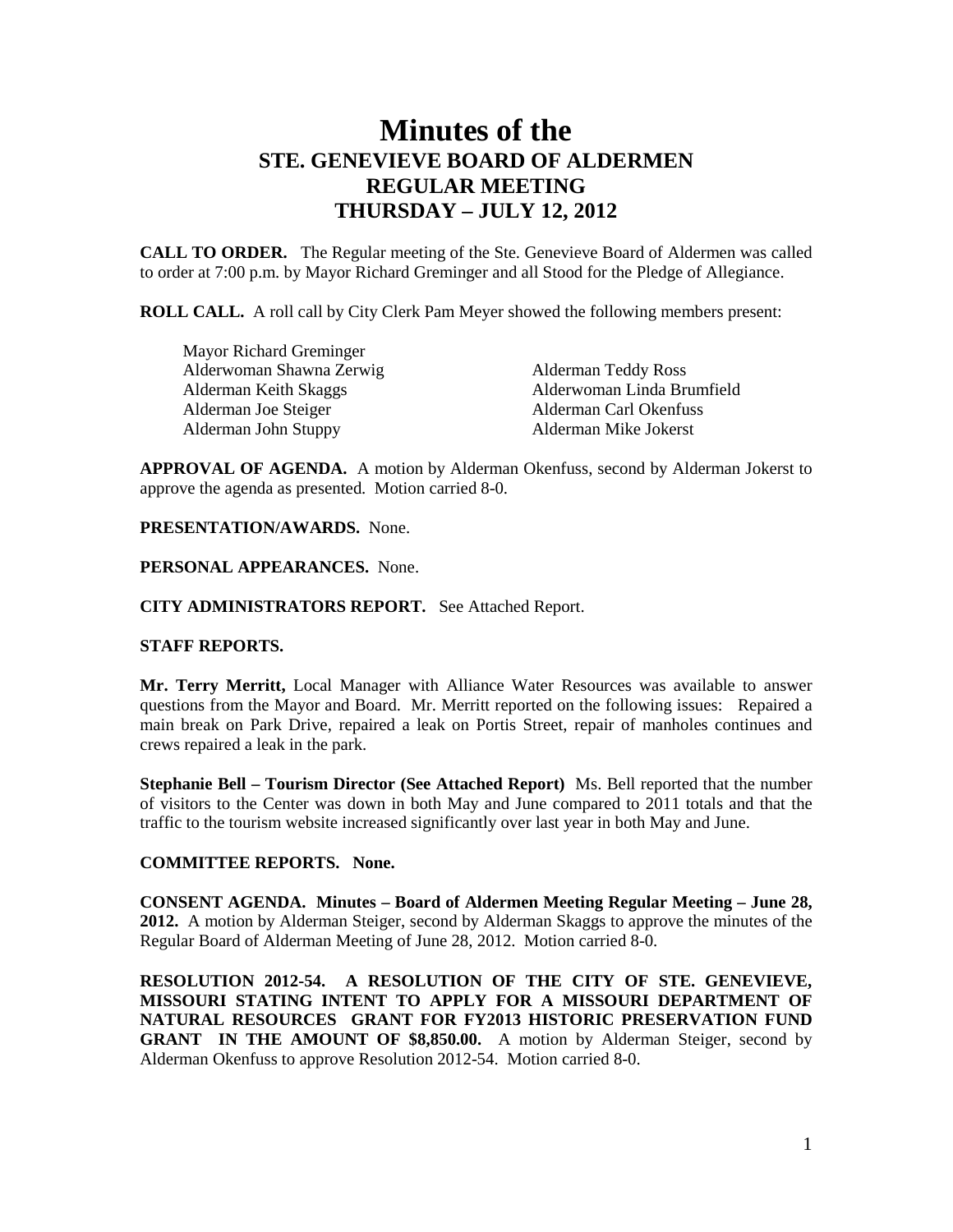**RESOLUTION 2012 – 55. A RESOLUTION OF THE CITY OF STE. GENEVIEVE, MISSOURI STATNG INTENT TO APPLY FOR A GRANT FROM THE STE. GENEVIEVE COUNTY COMMUNITY DEVELOPMENT FUND IN THE AMOUNT OF \$ 4,800.00 FOR SIGNAGE FOR THE CITY OF STE. GENEVIEVE.** A motion by Alderman Steiger, second by Alderman Stuppy to approve Resolution 2012-55. Motion carried 8-0.

**Public Hearing – The Mayor and Board of Aldermen of the City of Ste. Genevieve, Missouri will hold a public hearing on Thursday, July 12, 2012 at 7:00 p.m. at City Hall, 165 S. Fourth Street to consider a revision to the Municipal Code of the City of Ste. Genevieve. This revision involves an amendment to the Zoning Code, Section 405.200: Special use Regulations, adding the stipulation that any requisite county, state or federal licenses be obtained as a condition for the issuance of a special use permit.** Mayor Greminger opened the public hearing at 7:32 p.m. Alderman Steiger voiced concern that he feels like it puts the City in a situation where the City has to be policing the businesses where we might not have the authority to do so. Also concern was how much extra work this was going to put on the employees to verify what kind of businesses need permits. Alderman Ross pointed out that on a yearly basis the City does not issue a lot of Special Use Permits. Mayor Greminger closed the public hearing at 7:37 p.m.

## **OLD BUSINESS. None**

## **NEW BUSINESS.**

**BILL NO. 3874. AN ORDINANCE AMENDING TITLE V, ARTICLE 1, SECTION 500.110. F OF THE STE. GENEVIEVE CITY CODE.** 1<sup>ST</sup> READING. A motion by **500.110, F OF THE STE. GENEVIEVE CITY CODE.** Alderman Jokerst, second by Alderman Skaggs, Bill No. 3874 was placed on its first reading, read by title only, considered and passed with a 8-0 vote of the Board of Aldermen. A motion by Alderman Jokerst, second by Alderman Okenfuss to proceed with the second and final reading of Bill No. 3874. Motion carried 8-0. A motion by Alderman Okenfuss, second by Alderwoman Brumfield, Bill No. 3874 was placed on its second and final reading, read by title only, considered and passed by a roll call vote as follows: Ayes: Alderman Skaggs, Alderman Stuppy, Alderman Jokerst, Alderman Steiger, Alderwoman Brumfield, Alderwoman Zerwig and Alderman Okenfuss. Nayes: None. Motion carried 8-0. Thereupon Bill No. 3874 was declared Ordinance No. 3813 signed by the Mayor and attested by the City Clerk.

**BILL NO. 3875. AN ORDINANCE AMENDING CHAPTER 405: ZONING REGULATIONS SECTION 405.200 SPECIAL USE REGULATIONS OF THE STE. GENEVIEVE CODE OF ORDINANCES.** 1<sup>ST</sup> **READING.** A motion by Alderman Steiger, second by Alderman Skaggs, Bill No. 3875 was placed on its first reading, read by title only, considered and passed with a 8-0 vote of the Board of Aldermen.

**BILL NO. 3876. AN ORDINANCE OF THE CITY OF STE. GENEVIEVE, MISSOURI TO ESTABLISH A PROCEDURE TO DISCLOSE POTENTIAL CONFLICTS OF INTEREST AND SUBSTANTIAL INTERESTES FOR CERTAIN OFFICIALS.** 1<sup>ST</sup> **READING.** A motion by Alderman Steiger, second by Alderwoman Brumfield, Bill No. 3876 was placed on its first reading, read by title only, considered and passed with an 8-0 vote of the Board of Aldermen.